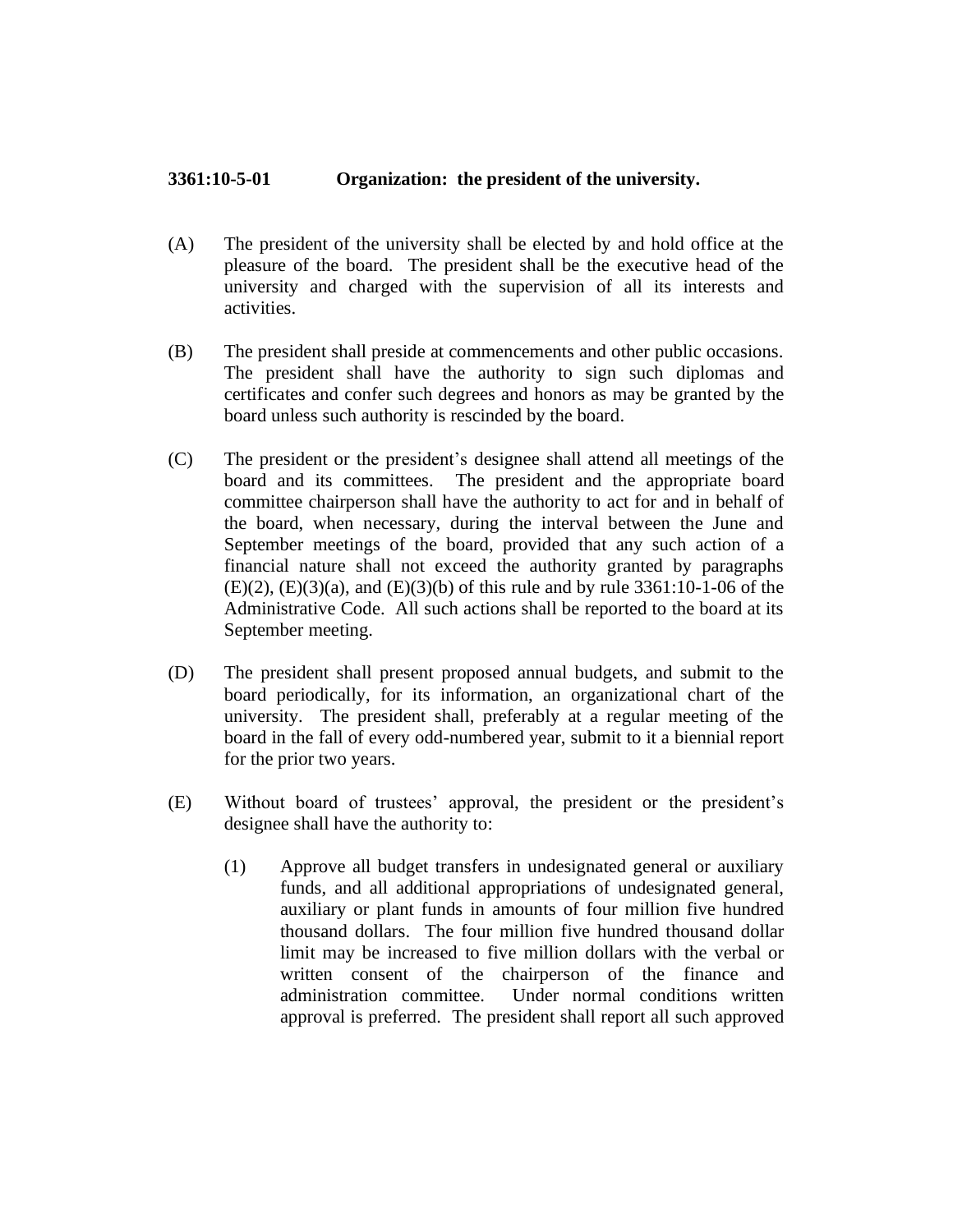transfers and appropriations to the board for information at its next regular meeting.

- (2) Approve and execute
	- (a) Contracts (including term contracts which are the result of ordinary competitive bidding procedure), purchase orders and modifications thereof which require the expenditure of funds by the university of amounts not in excess of four million five hundred thousand dollars; provided that the four million five hundred dollar limit may be increased to five million dollars with the verbal or written consent of the chairperson of the finance and administration committee, or in the absence of the chairperson of the finance and administration committee, the vice chairperson of the finance and administration committee, which consent when given by the vice chairperson of the finance and administration committee and attested as provided in these bylaws shall be conclusively presumed to have been given in the absence of the chairperson of the finance and administration committee. Under normal conditions written approval is preferred.
	- (b) Grants, sponsored contracts and other contracts which do not require the expenditure of funds by the university (other than as an incident of performance of the contract), and modifications thereof, in any amount.

The president shall report all such approved and executed contracts, purchase orders, grants or modifications to the board for information at its next regular meeting or at such intervals as the board of trustees shall direct. Such report may be in summary form showing aggregated information for multiple contracts.

(3) All delegations of contracting authority by the president to a designee as authorized or provided for in paragraphs  $(E)(1)$ ,  $(2)$ and (3) of this rule shall be in writing and otherwise conform to the requirements of paragraph (F) of rule 3361: 10-1-05 of the Administrative Code.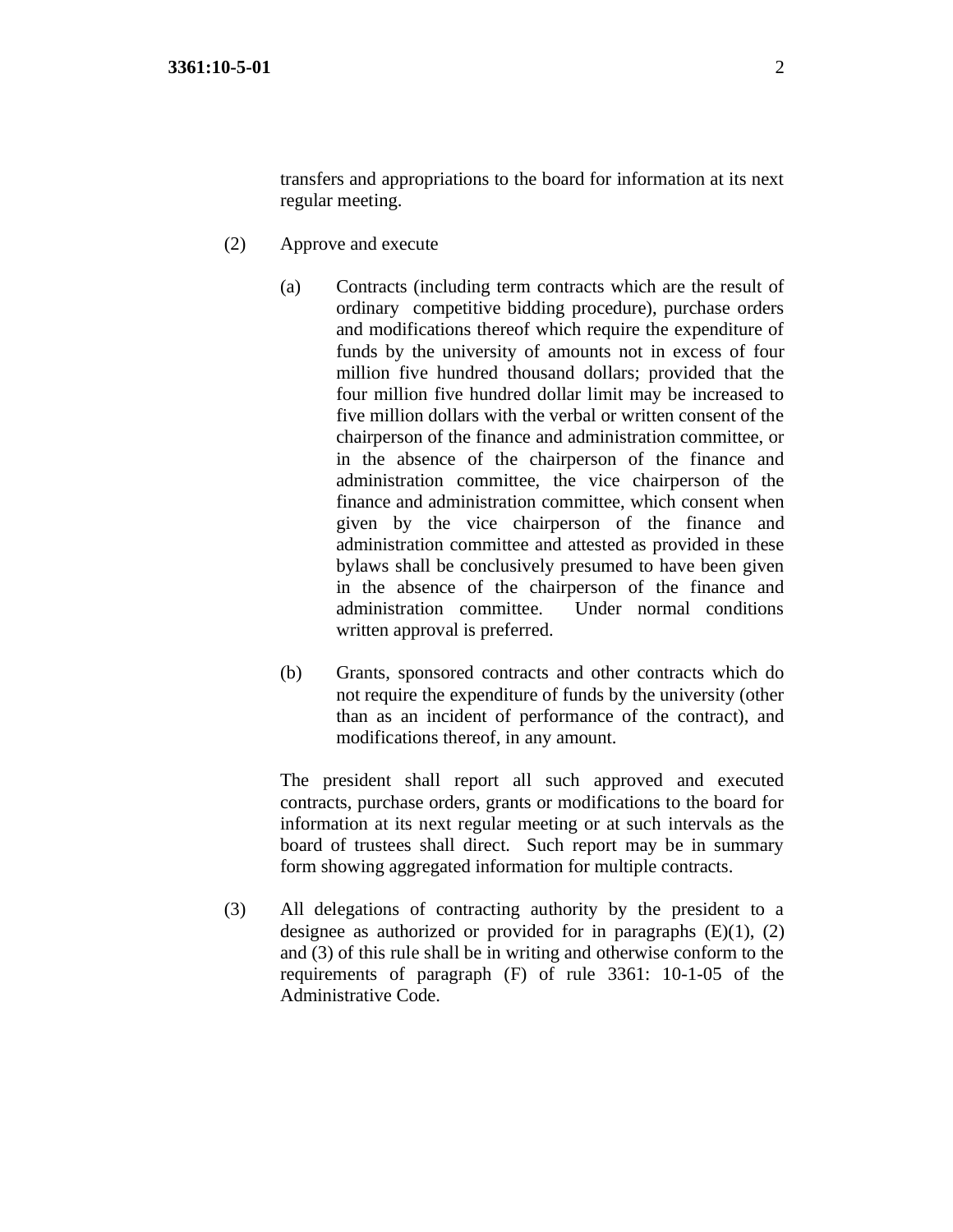- (F) The president shall, upon receipt of written communications to the board from any employee, or from students or from student organizations of the university, transmit the same to the board.
- (G) The president or the president's designee shall have authority to approve appointments, promotions and dismissals of employees of the university except as specified by paragraphs  $(A)(1)(b)$  and  $(A)(2)(a)$  of rule 3361:10-1-05 of the Administrative Code. The president shall be a member of the faculty of each college and division. The president may call special meetings of any college or division faculty or joint meetings of some or all such faculties. The president may preside at any university, college or school faculty meeting. The president shall have authority to appoint such committees as may seem to him or her appropriate.
- (H) The president shall have the authority to take whatever action is necessary to maintain discipline at the university and to suspend any employee of the university, which actions shall have immediate effect.
- (I) Except as specified by paragraph  $(A)(2)(b)$  of rule 3361:10-1-05 of the Administrative Code, the president shall have the authority to adopt necessary and reasonable personnel policies and procedures to amplify the university rules, the rules of the department of administration and finance, and the personnel procedures memoranda of the department of administration and finance. The president may delegate the authority granted by this paragraph.
- (J) The president shall have the authority to adopt necessary and reasonable policies and procedures regarding the use of the facilities of the university, which amplify the university rules, and Ohio and federal law. The president shall also have the authority to amend or rescind such policies and procedures.
- (K) The president shall have the authority to develop administrative guidelines and procedures to implement the rule on short-term loans, including such matters as the maximum dollar amount of all short-term loans and the administrative service fee assessed such short-term loans. The president may delegate the authority granted by this paragraph.
- (L) The president shall have the authority to establish reasonable and necessary fees, and the process for assessing and refunding such fees,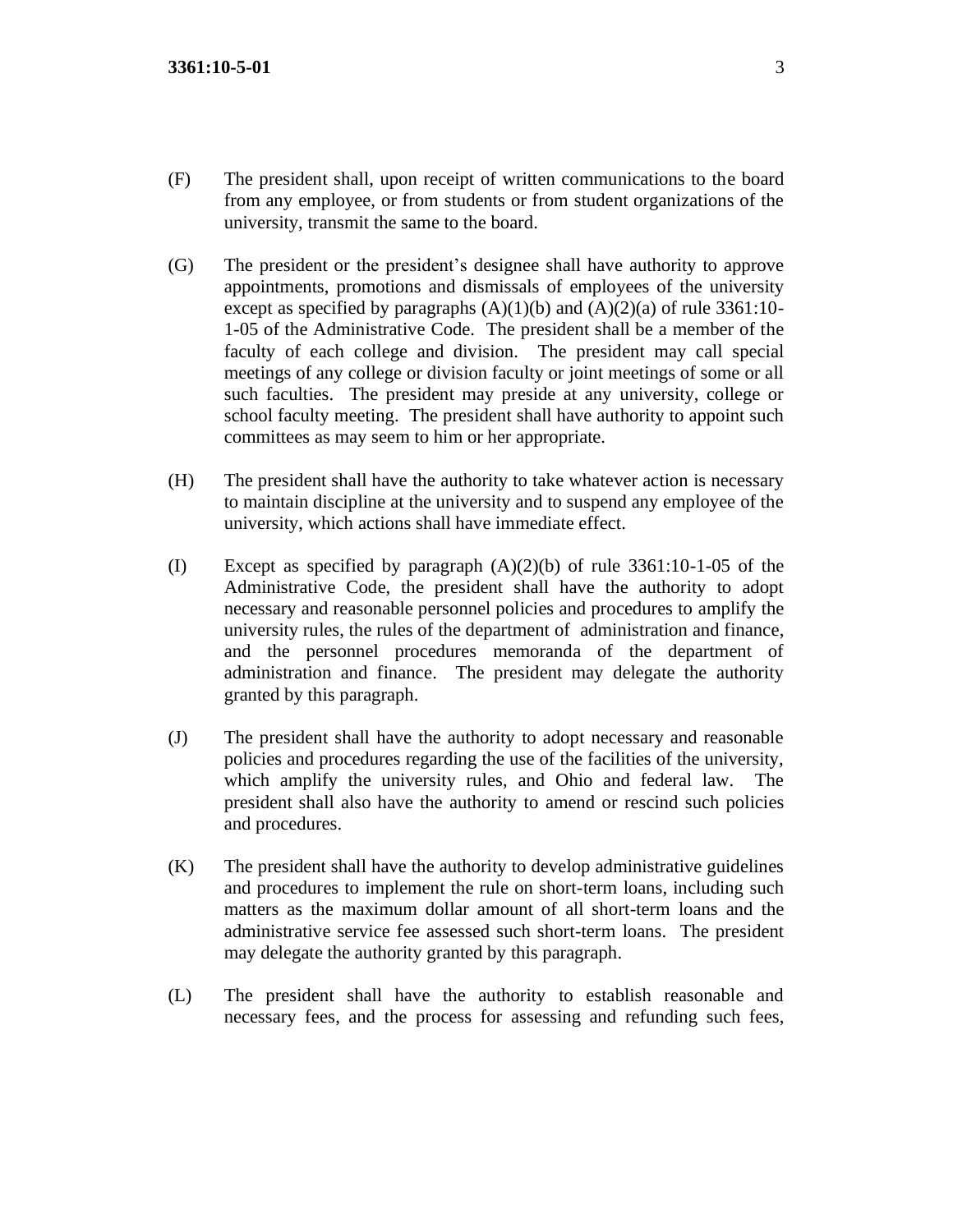pursuant to paragraphs (B), (C), and (D) of rule 3361:20-31-01 of the Administrative Code.

- (M) The president shall have the authority to establish and modify university parking rates and fines and to promulgate rules which implement the administration of parking pursuant to rule 3361:70-5-01 of the Administrative Code.
- (N) The president shall recommend to the board for approval the appointment of any additional deans, directors or administrative officers as the president may deem necessary.
- (O) The president shall have the authority to:
	- (1) Adopt amendments to any university rule which:
		- (a) Would clarify or correct the language of the rule but would not constitute a substantive change; or
		- (b) Would conform the rule to applicable laws or regulations.
	- (2) Adopt, amend or rescind rules which implement actions approved or taken previously, by the board of trustees. These adoptions, amendments and rescissions shall be effective as provided in section 111.15 of the Revised Code.
	- (3) Adopt, amend or rescind internal management rules, as defined and pursuant to section 111.15 of the Revised Code and which shall be effective as provided in that section.

Any rules adopted, amended or rescinded by the president under the authority granted by this paragraph shall be reported to the board of trustees for information at its next regular meeting.

(P) The president shall have authority to designate "employing units" for the university as such term is defined in division (A)(2) of section 145.297 of the Revised Code for purposes of early retirement incentive plans under the Ohio public employees retirement system.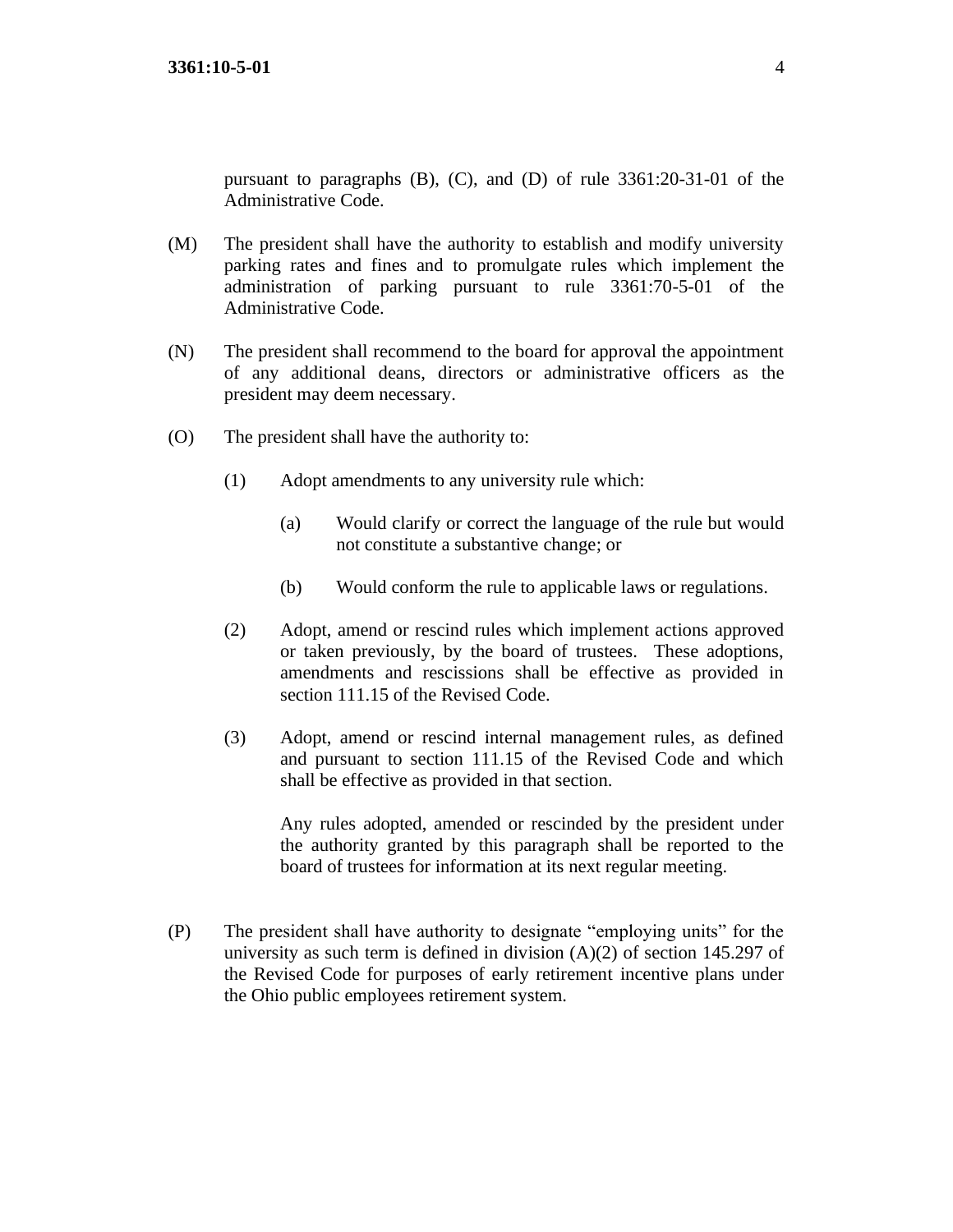| Effective: | December 5, 2009 |
|------------|------------------|
|------------|------------------|

Տա- $A$  ine Certification: Susan M. Stringer

Executive Assistant to Board of Trustees and Senior Vice President for Administration and Finance

Date: November 17, 2009

| Promulgated under:     | R.C. Section 111.15     |
|------------------------|-------------------------|
| Statutory authority:   | R.C. 3361.              |
| Rule amplifies:        | R.C. 3361.02            |
|                        | R.C. 3361.03            |
|                        | R.C. 3333.07            |
|                        | R.C. 1713.02            |
|                        | R.C. 3345-21-26         |
| Prior effective dates: | March 26, 1978          |
|                        | September 29, 1978      |
|                        | October 26, 1978        |
|                        | January 1, 1979         |
|                        | February 21, 1980       |
|                        | November 1, 1984        |
|                        | July 1, 1981            |
|                        | September 28, 1981      |
|                        | November 8, 1982        |
|                        | <b>January 10, 1985</b> |
|                        | February 25, 1985       |
|                        | July 1, 1985            |
|                        | February 3, 1986        |
|                        | May 29, 1987            |
|                        | July 15, 1987           |
|                        | September 4, 1987       |
|                        | December 25, 1987       |
|                        | April 18, 1988          |
|                        | February 13, 1990       |
|                        | April 23, 1991          |
|                        | May 2, 1994             |
|                        | August 21, 1995         |